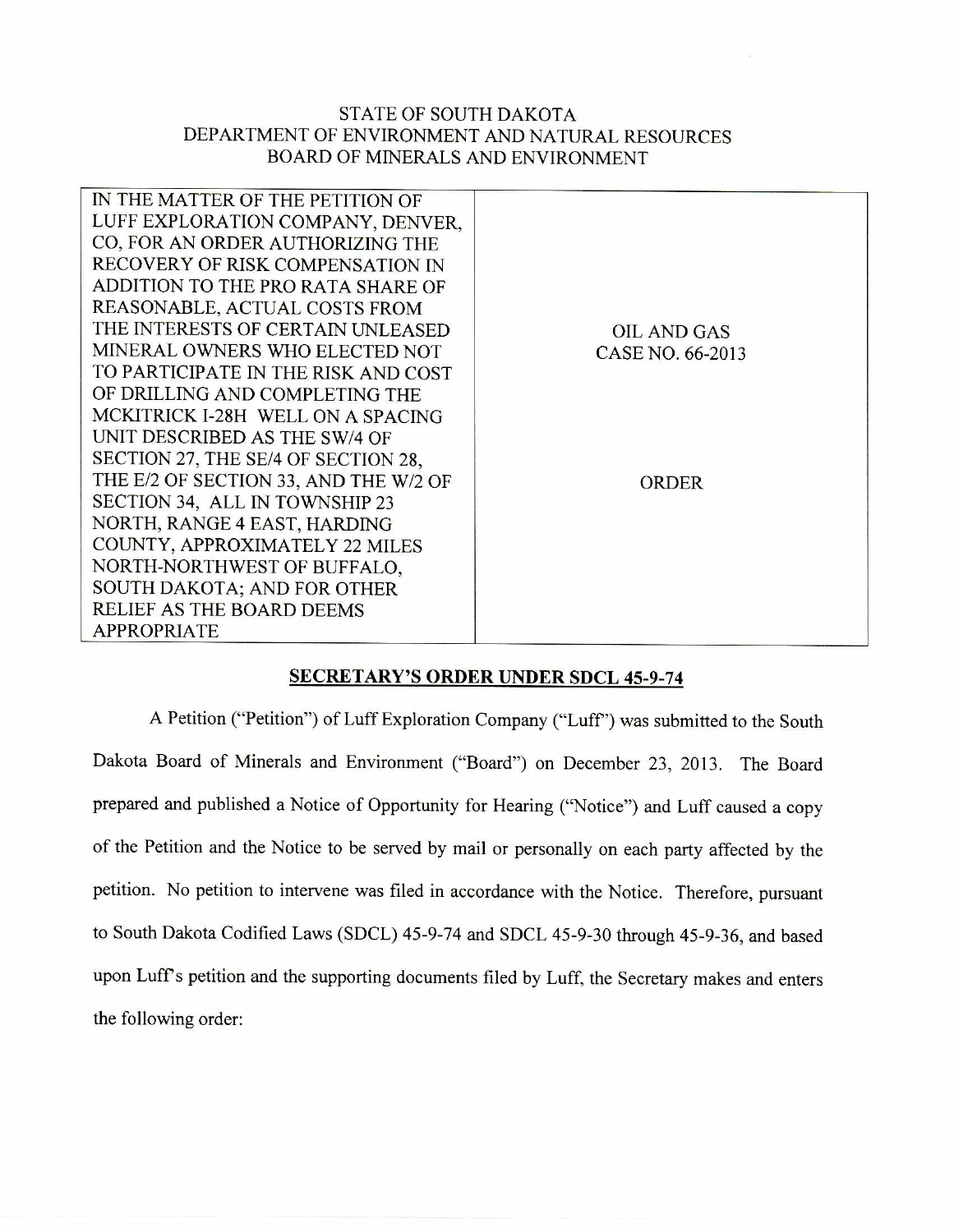Luff represents the owners of interests in the oil and gas leasehold estate underlying all or portions of the SW/4 of Section 27, the SE/4 of Section 28, the E/2 of Section 33 and the W/2 of Section 34, Township 23 North, Range 4 East, Harding County, South Dakota.

Pursuant to Order No.7-12, these lands constitute a spacing unit for the South Medicine Pole Hills Field (the "Spacing Unit") and all interests in the Spacing Unit were pooled by Order No. 12-12

In Order No. 12-12, the Board authorized recovery of risk compensation from the interests of a number of unleased mineral owners and one lessee who had elected not to participate in the risk and cost of drilling the McKitrick 1-28H well (the "Well") on the Spacing Unit, but provided that Luff was not entitled to recover risk compensation from certain unleased owners, or potential owners, because at that time Luff had not provided the notice required by Administrative Rules of South Dakota (ARSD) 74:12:10:01 to certain owners.

On October 18, 2012, Luff sent invitations to lease or participate in the risk and cost of drilling the Well to the following individuals (the "Potential Owners"):

Samantha L. Dennis Sara E. Rafac Marc A. Rafac Christine R. Rafac Stephen A. Rafac, III Todd M. Rafac

Luff identified each of the Potential Owners as a potential heir of Patrick Donahue, who owned a 25 percent interest in the SW/4 of Section 27, Township 23 North, Range 4 East. The invitation requested they sign an oil and gas lease or alternatively participate in the risk and cost of drilling the Well by signing an authorization for expenditure. The invitation also advised the Potential Owners that if they did not agree to lease or participate, Luff intended to request the Board to provide for the recovery of risk compensation and advised the Potential Owners they could respond in opposition to the request. The terms offered to the Potential Owners were the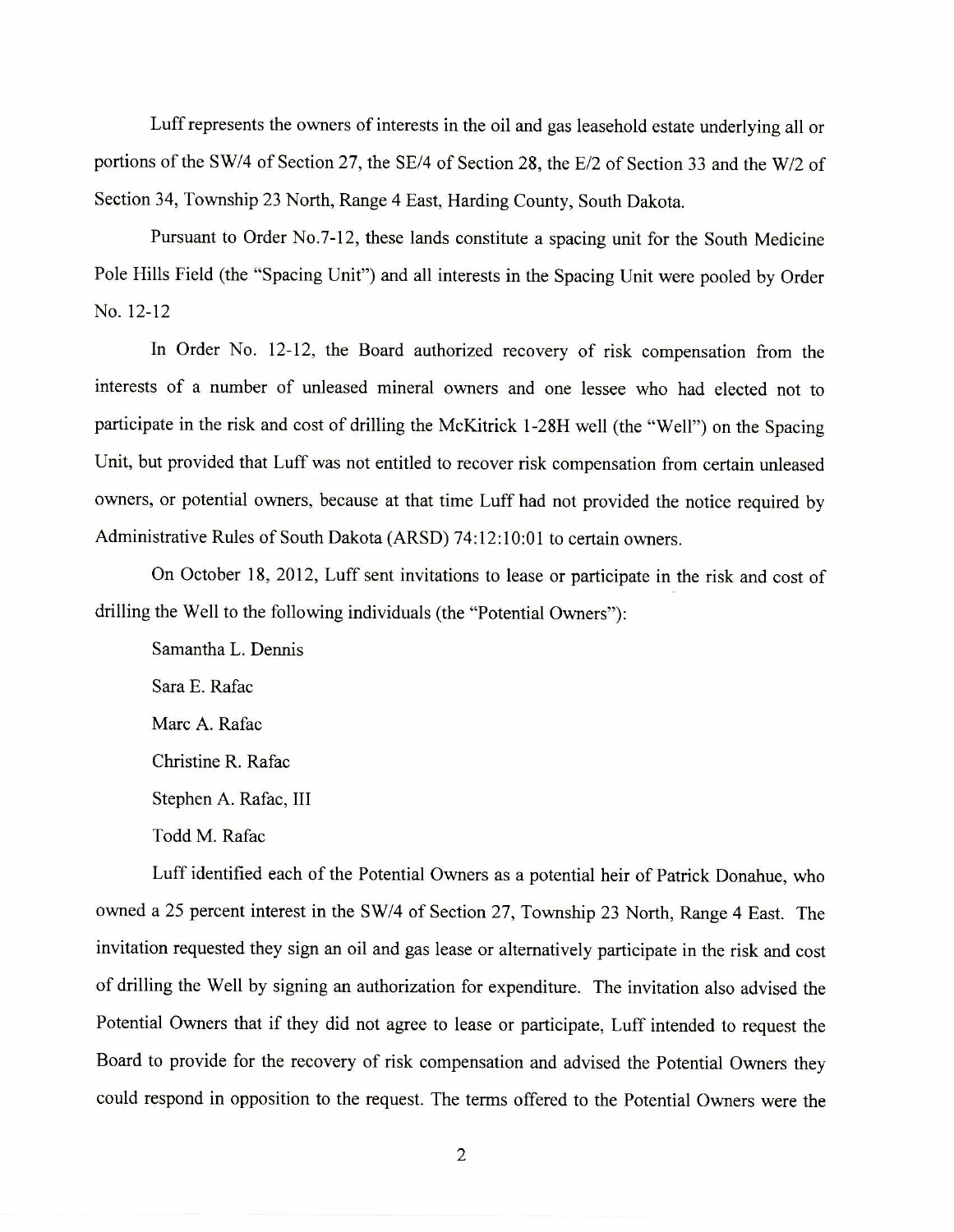same that were offered to other owners in the Spacing Unit and found by the Board to constitute a good faith attempt to lease or have owners participate in the risk and cost of drilling.

The invitations sent by Luff complied with the requirements of ARSD 74:12:10:01. As a result, Luff is entitled to the risk compensation authorized by ARSD 74:12:10:03.

## **IT IS THEREFORE ORDERED**

A. Luff, on behalf of other working interest owners within the Spacing Unit who shared in the risk and cost of drilling and completing the Well may recover from the Potential Owners' respective share of production from the Spacing Unit, exclusive of a one-eighth royalty, their proportionate share of the reasonable actual costs of drilling, equipping and operating the Well until the market value of those shares of production, exclusive of the one-eighth royalty, equals the sums charged to the respective interests of the Potential Heirs.

B. Luff, on behalf of other working interest owners within the Spacing Unit who shared in the risk and cost of drilling and completing the Well, may also recover from the Potential Heirs' respective shares of production from the Spacing Unit, exclusive of a one-eighth royalty, risk compensation equal to an additional 100 percent of the reasonable actual costs of drilling, reworking, side-tracking, deepening, plugging back, testing, completing and recompleting the Well and the costs of newly acquired equipment in the Well including the wellhead connection. Said risk compensation may be recovered only out of production from the Spacing Unit, exclusive of a one-eighth royalty.

C. In the event of a dispute as to the costs of drilling, equipping, or operating the Well, the Board shall determine the costs in accordance with SDCL 45-9-35.

3